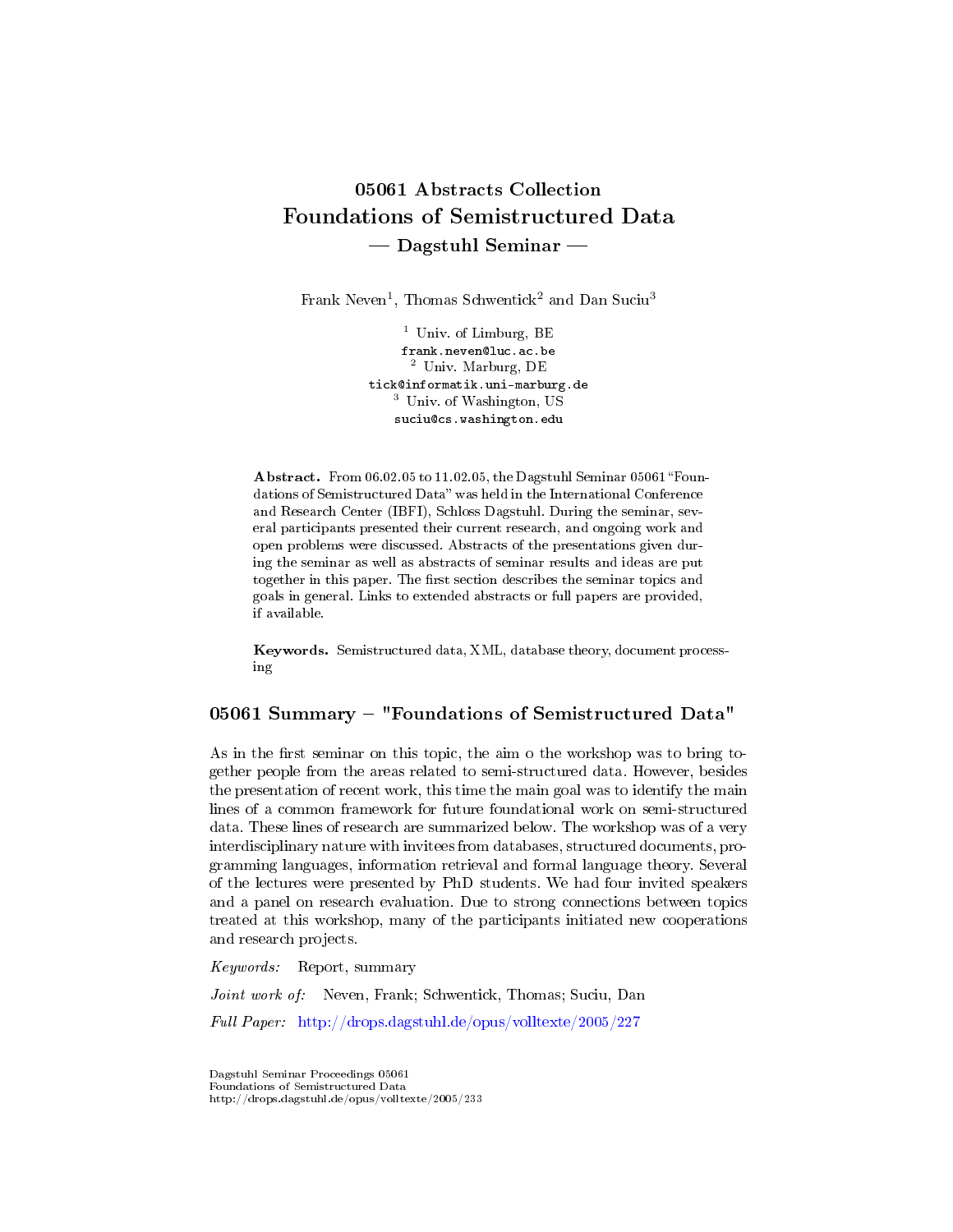#### Active XML and distributed data management

Serge Abiteboul (INRIA Futurs - Orsay, F)

We study query processing for Active XML (AXML) documents that are XML documents where some of the XML data is given explicitly while other parts are given only intentionally by means of calls to Web services. We focus on query evaluation for such documents. The goal is to dramatically reduce data materialization and communication via the management of selective service invocation, service refinement, and sideways information passing. We show a connection between query optimization for AXML and a well-known datalog optimization technique, namely Query-sub-query (QSQ).

Keywords: XML, distributed data management, web services, query optimization

Joint work of: Abiteboul, Serge; Benjelloun, Omar; Milo, Tova

### Extending XMark benchmark with XPath 1.0 queries

Loredana Afanasiev (University of Amsterdam, NL)

XMark is a popular benchmark for XML data management. It consists of a scalable document database modelling an Internet auction website and a concise and comprehensive set of XQuery queries which covers the major aspects of XML query processing.

XQuery is much larger than XPath, and the list of queries provided in the XMark benchmark mostly focuses on XQuery features (joins, construction of complex results, grouping) and provides little insight about XPath characteristics. In particular, only child and descendant XPath axes are exploited.

We have developed a set of XPath queries which covers the main aspects of the language. This helps the evaluation of XPath processors, which are the kernel of any XQuery or XSLT implementation.

The issues that we want to target with the benchmark are completeness and scalability.

With completeness we mean the ability to support all the features offered by XPath. With scalability we mean the ability to process queries on documents of increasing sizes.

In the talk we will discuss the motivation, the actual benchmark and some first result obtained with three popular XML engines.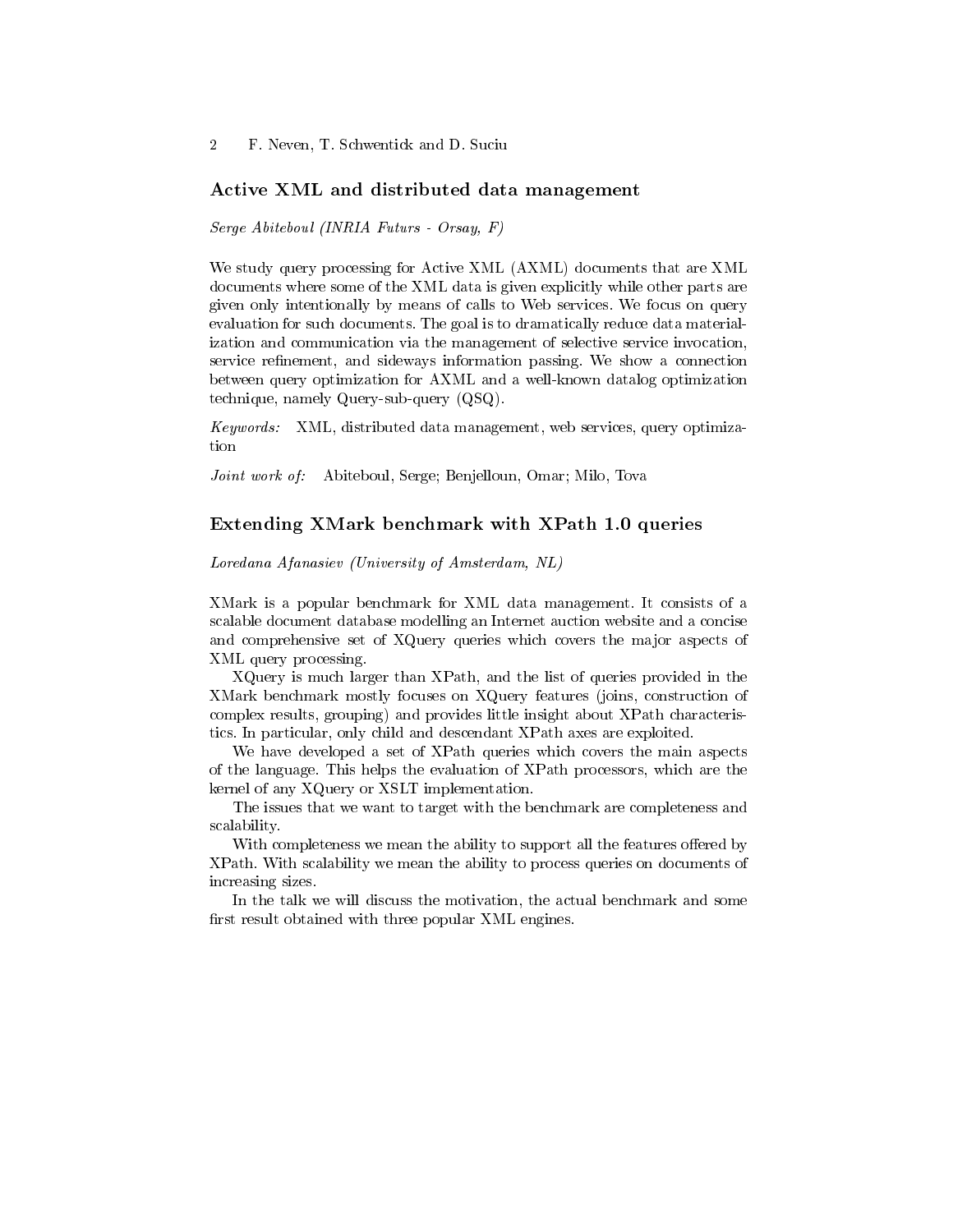### XML Data Exchange: Consistency and Query Answering

Marcelo Arenas (University of Toronto, CDN)

Data exchange is the problem of finding an instance of a target schema, given an instance of a source schema and a specification of the relationship between the source and the target. Theoretical foundations of data exchange have recently been investigated for relational data.

In this talk, we start looking into the basic properties of XML data exchange, that is, restructuring of XML documents that conform to a source DTD under a target DTD, and answering queries written over the target schema. We define XML data exchange settings in which source-to-target dependencies refer to the hierarchical structure of the data. Combining DTDs and dependencies makes some XML data exchange settings inconsistent. We investigate the consistency problem and determine its exact complexity.

We then move to query answering, and prove a dichotomy theorem that classifies data exchange settings into those over which query answering is tractable, and those over which it is coNP-complete, depending on classes of regular expressions used in DTDs. Furthermore, for all tractable cases we give polynomial-time algorithms that compute target XML documents over which queries can be answered.

Joint work of: Arenas, Marcelo; Libkin, Leonid

#### Semantics and Optimization of XML Updates

Michael Benedikt (Bell Labs - Lisle, USA)

Current XML query languages do not provide the ability to express updates. Although there are some obvious extensions to the syntax of these languages to support updates, the semantics and evaluation of these extensions is not clear.

I'll present a simple update language for XML, and discuss a) possible semantics of programs, and the implications for complexity and expressiveness and b) results, algorithms, and experiments concerning when the semantics of programs agree.

Joint work of: Benedikt, Michael; Bonifati, Angela; Flesca, Sergio; Vyas, Avinash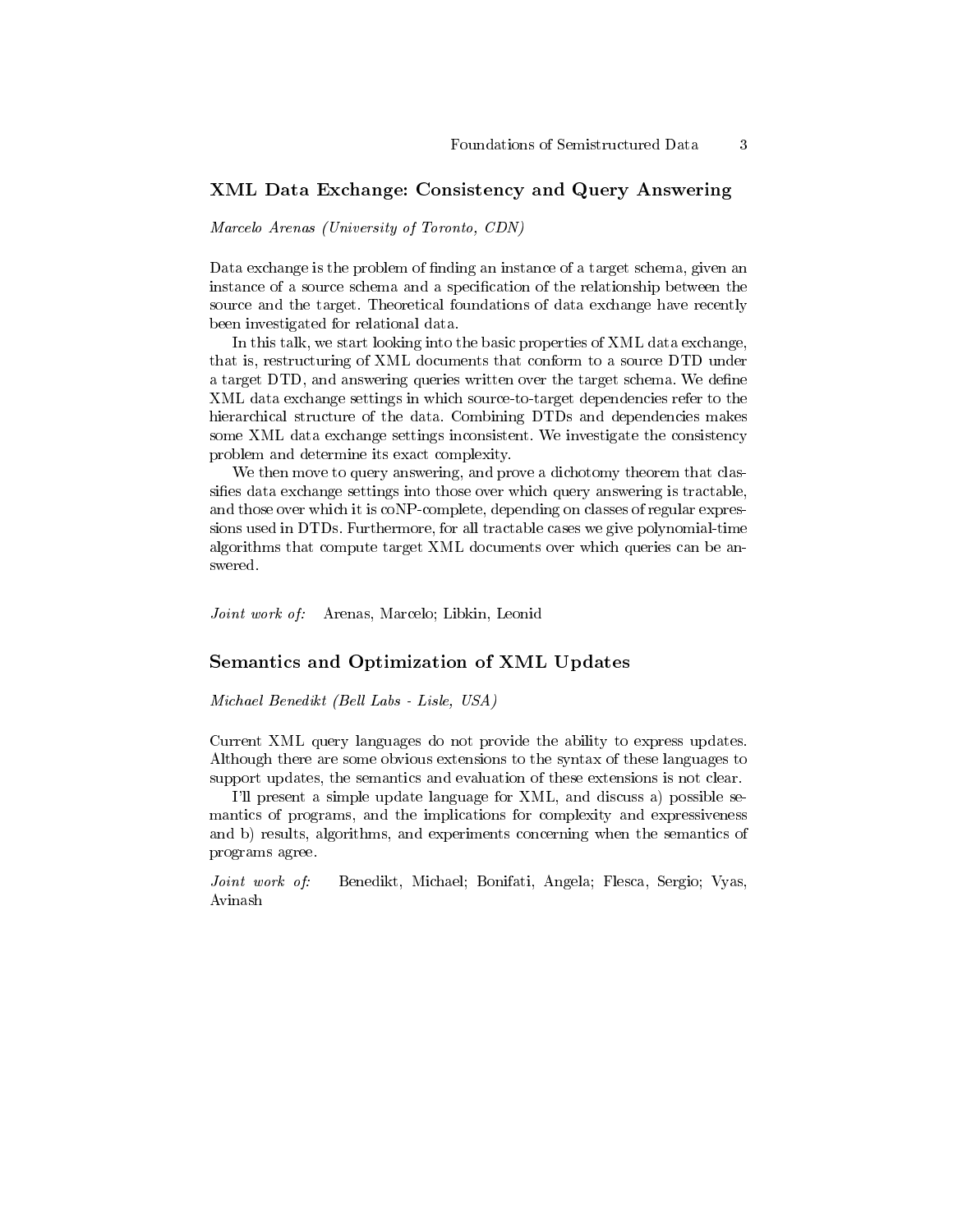### Types and Patterns for Querying XML

Giuseppe Castagna (ENS - Paris, F)

I will present a rich type system and a set of patterns derived from functional languages, and show by several examples their use in querying semi-structured data.

### Adding XML types to ML.

Alain Frisch (INRIA Rocquencourt, F)

Regular expression types have been proposed in the functional programming community to deal with native XML. New languages built around them have been developed previously.

We present an experimental integration of regular expression types into the Objective Caml language. Implicit subtyping of regular expression types does not mix well with automatic type inference in ML, and we have had to develop a three-pass type-checking algorithm to get the best of both world.

### The Complexity of Nonrecursive XQuery

Christoph Koch (TU Wien, A)

This talk studies the complexity of the recursion-free fragment of XQuery. We introduce a fragment of XQuery, Core XQuery, that seems to incorporate all the features of a query language on complex values that are traditionally deemed essential. A close connection between monad algebra on lists and Core XQuery (with "child" as the only axis) is exhibited, and it is shown that these languages are actually expressively equivalent up to representation issues. It follows from the conservativity of complex-value algebra without powerset over relational algebra that Core XQuery in LOGSPACE w.r.t. data complexity. We strengthen this to a TC0 upper bound for data complexity.

Regarding combined complexity, Core XQuery is proven complete for the complexity class  $TA[2^{O(n)},O(n)]$  of problems solvable in linear exponential time with a linear number of alternations if equality testing is restricted to atomic values. For Core XQuery with deep equality, a  $TA[2^{O(n)}, O(n)]$  lower and an exponential-space upper bound are given.

The monotone fragments of our languages – excluding both negation and deep equality  $-$  are complete for nondeterministic exponential time.

Finally, we also study the complexity of Core XQuery without composition. For this practically very important fragment of XQuery, query evaluation is only PSPACE-complete. It is NP-complete for the monotone composition-free fragment of Core XQuery that excludes negation.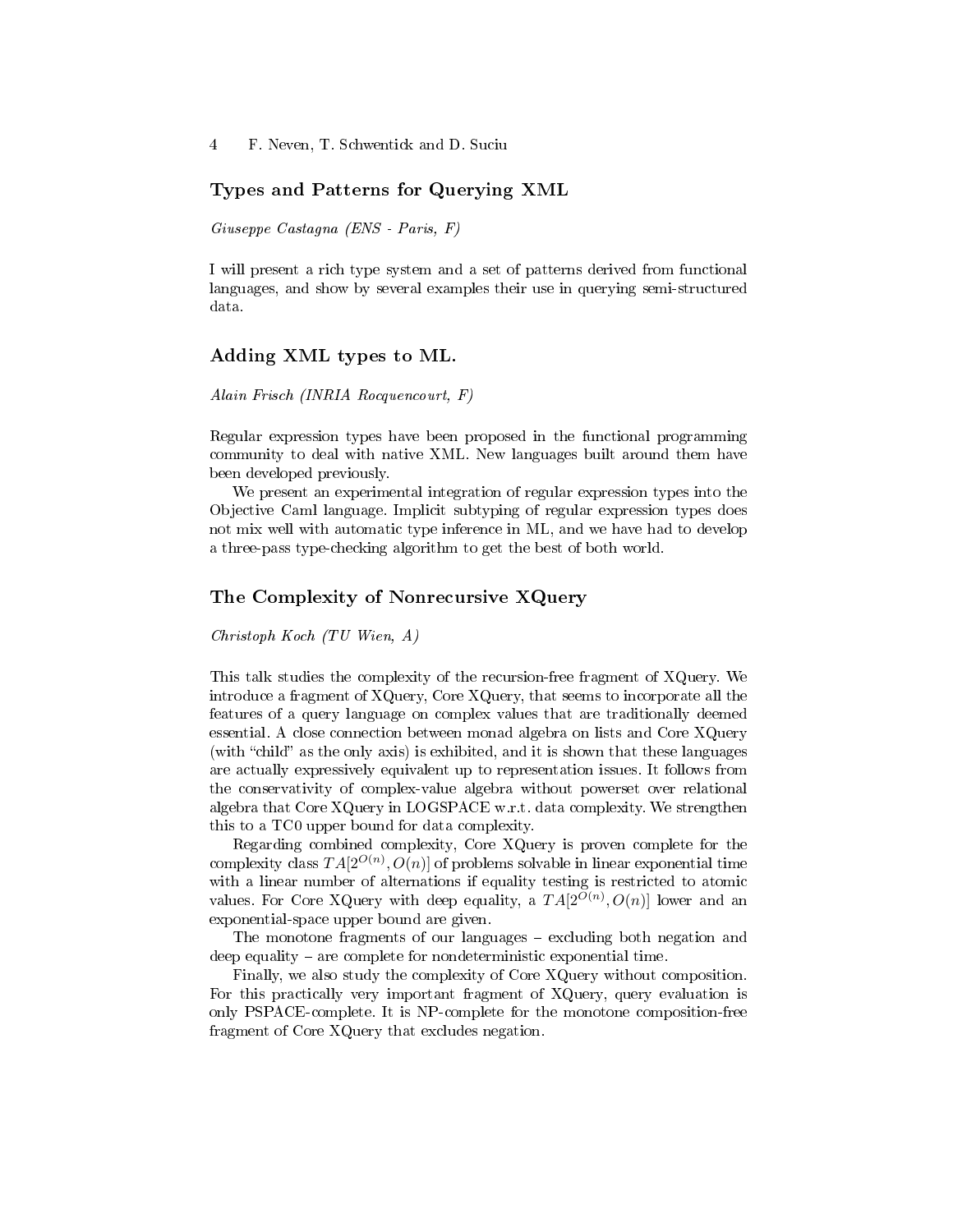Keywords: Complexity, queries, XML, XQuery

# Logic Programming, (Automata,) and  $XML$  – or – Queries on Trees: A Journey from Dagstuhl to Vienna and Back

Christoph Koch (TU Wien, A)

This talk surveys the main results on the complexity and expressiveness of query languages on tree data obtained by TU Vienna's database group since the time of the first installment of this Dagstuhl workshop. The main topics covered are the complexity and expressiveness of monadic datalog on trees, cyclic and acyclic conjunctive queries, and XPath.

Keywords: Queries, complexity, expressiveness, succinctness, XML, datalog, XPath

# A Word-based Query-aware Compressor for XML Documents

Alberto Laender (Federal University of Minas Gerais, Brazil, BR)

XML has become a de facto standard for data exchanging over the Internet. However, efficiently storing and querying XML data is still an open problem. Thus, several recent efforts have been made to deploy techniques to directly query over compressed XML data. In this talk we present YAQCX, Yet Another Query-aware Compressor for XML.

YAQCX adopts word-based modeling combined with byte-coding to provide a very efficient approach to compressing, decompressing and querying XML data. YAQCX addresses part of XPath with a powerful pattern matching extension that allows regular expressions, range queries, and partial matching. Additionally, when processing queries, it accesses the actual compressed data as few as possible, for example to solve predicates on contents or to show results. Based on our experiments, we show that YAQCX compression ratios are reasonably close to XMill's and, for some cases, better than those of other query-aware compressors, such as XQzip and XGrind. We also show that YAQCX decompresses faster than XMill, compresses and decompresses faster than XGrind, and outperforms XGrind regarding query processing.

Keywords: XML, Query-aware Compressor, XPath, YAQCX

Joint work of: Laender, Alberto H. F.; Lage, Juliano P.; Moura, Edleno S.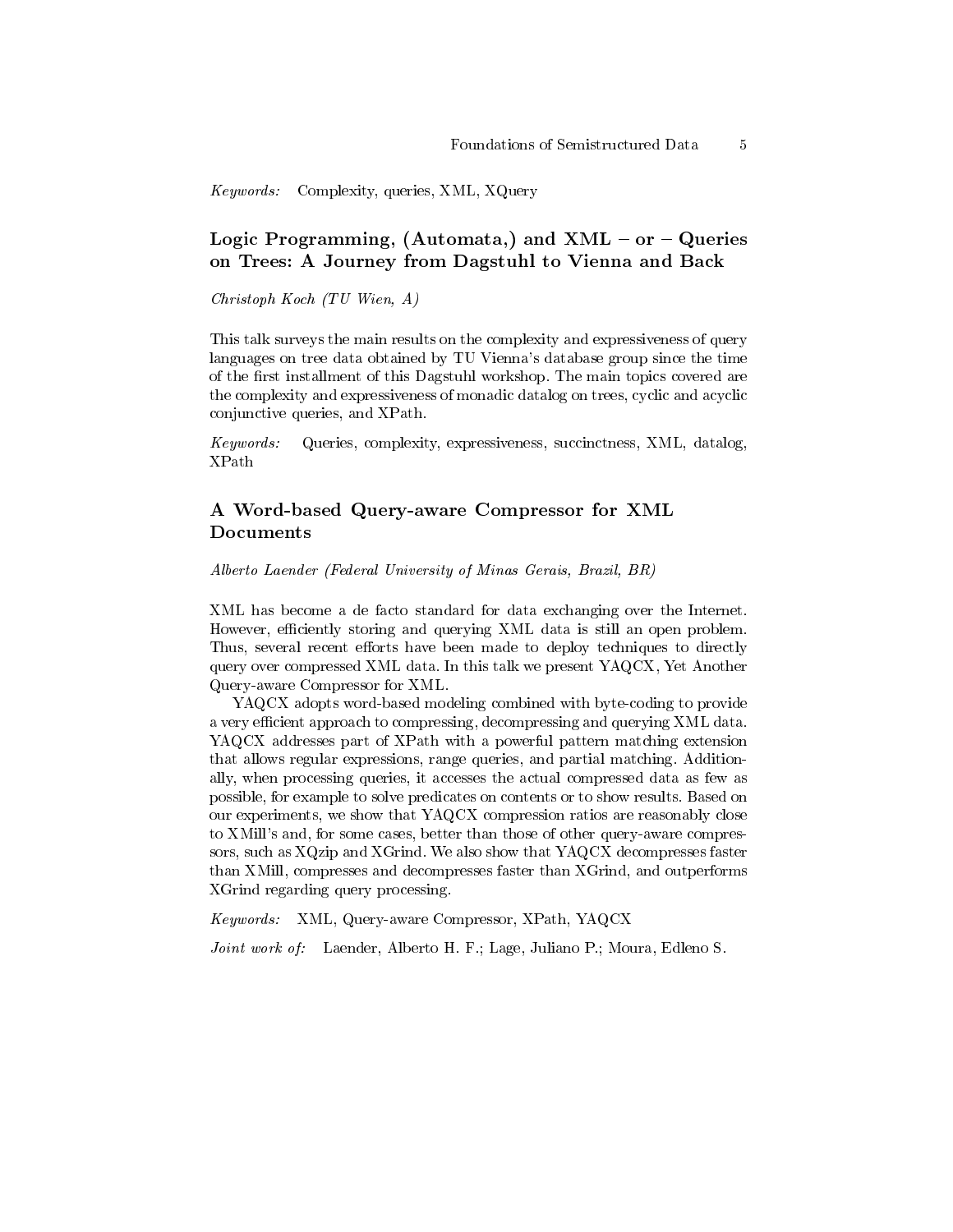### Which XML Schemas Admit 1-Pass Preorder Typing?

Wim Martens (University of Limburg, B)

It is shown that the class of regular tree languages admitting one-pass preorder typing is exactly the class defined by restrained competition tree grammars introduced by Murata et al., 2001. In a streaming context, the former is the largest class of XSDs where every element in a document can be typed when its opening tag is met.

The main technical machinery consists of semantical characterizations of restrained competition grammars and their subclasses. In particular, they can be characterized in terms of the context of nodes, closure properties, allowed patterns and guarded DTDs. It is further shown that deciding whether a schema is restrained competition is tractable. Deciding whether a schema is equivalent to a restrained competition tree grammar, or one of its subclasses, is much more dif ficult: it is complete for exptime. We show that our semantical characterizations allow for easy optimization and minimization algorithms.

Finally, we relate the notion of one-pass preorder typing to the existing XML Schema standard.

# Marrying XPath to Regular Tree Queries: Looping Caterpillars.

Maarten Marx (University of Amsterdam, NL)

There are two main paradigms for querying semi structured data: regular path queries and XPath. The aim of this paper is to provide a synthesis between these two.

This synthesis is given by a small addition to tree walk automata and the corresponding caterpillar expressions. These are evaluated on unbounded finite sibling ordered trees. At the expression level we add an operator whose meaning is intersection with the identity relation. This language can express every first order definable relation and its expressive power is characterized by pebble tree walk automata that cannot inspect pebbles. In passing we define an expansion of the caterpillar expressions whose expressive power is characterized by ordinary pebble tree walk automata. Combining results from Bloem-Engelfriet and Gottlob-Koch, we also define an XPath like query language which is complete for all MSO definable binary relations.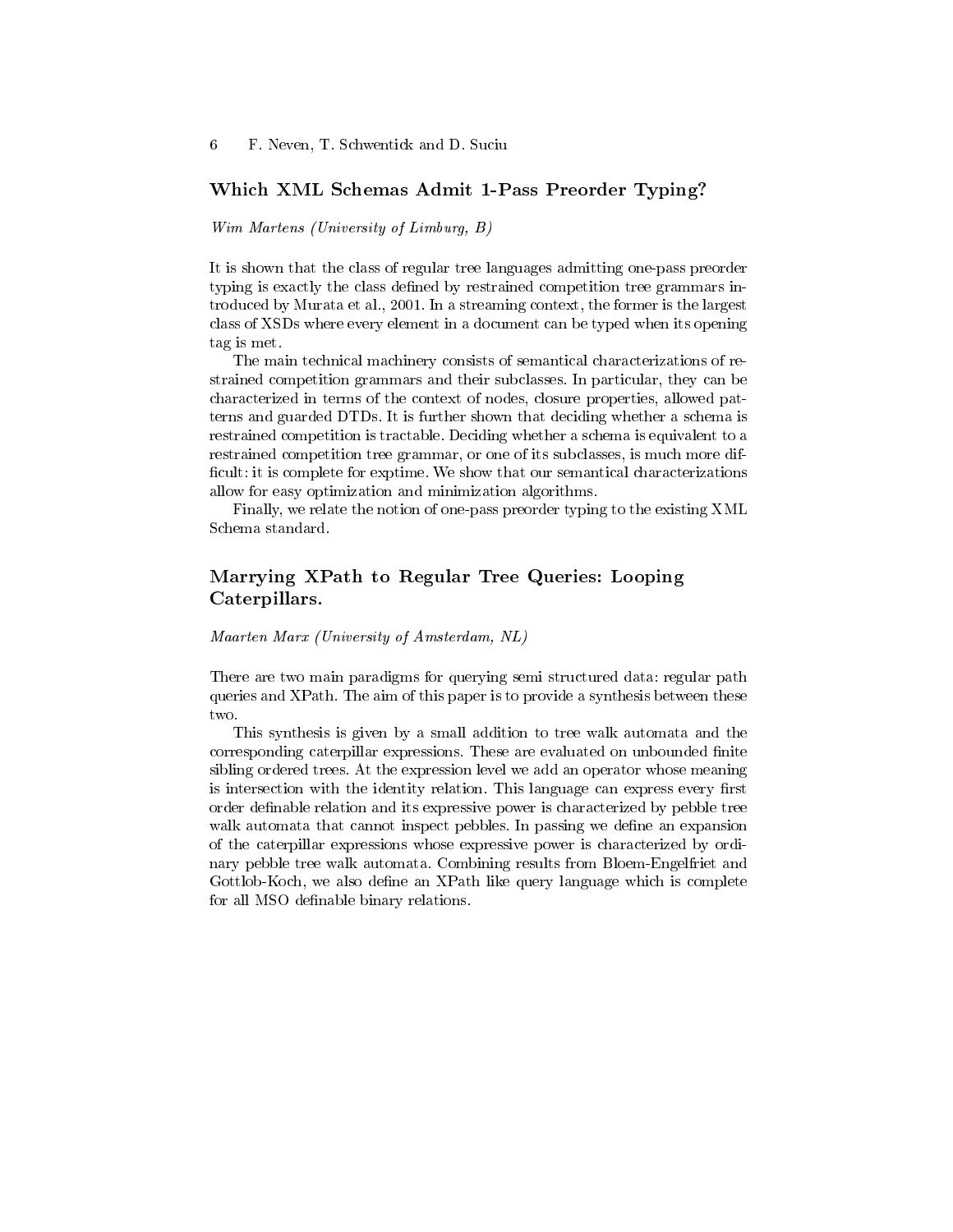# Exploiting Structural Similarity For Effective Web Information Extraction

Elio Masciari (ICAR - CNR, Arcavacata di Rende, I)

In this paper we propose an architecture that exploit web pages stuctural information for the extraction of relevant information from them. In this architecture, a primary role played by a distance-based classication methodology is devised.

Such a methodology is based on an efficient and effective technique for detecting structural similarities among semistructured documents, which signicantly differs from standard methods based on graph-matching algorithms.

The technique is based on the idea of representing the structure of a document as a time series in which each occurrence of a tag corresponds to a given impulse. By analyzing the frequencies of the corresponding Fourier transform, we can hence state the degree of similarity between documents.

Experiments on real data show the effectiveness of the proposed technique.

Keywords: DFT, Web Document Structural Similarity

Joint work of: Masciari, Elio; Flesca, Sergio; Manco, Giuseppe; Pontieri, Luigi; Pugliese, Andrea

Full Paper: <http://drops.dagstuhl.de/opus/volltexte/2005/230>

### Querying Business Processes (and other software specs) with BP-QL

Tova Milo (Tel Aviv University, IL)

The recently emerging BPEL standard supports a declarative specification of both interfaces and full operational logic of business processes. Organizations that use such specifications may greatly benefit from the ability to query them, to analyze and understand the details and requirments of process components. Allowing cooperating organizations to query their combined processes will enhance the benefits of a query facility. In this talk we present BP-QL, a data model and a query language for possibly distributed BPEL specifications. The data model abstracts on BPEL XML-based representation, and supports graphical query formulation. The query language takes full advantage of features like zoomin/zoom-out that are available in statecharts, the formalism used for BPEL operational logic specification. A prototype implementation illustrates that queries may be efficiently answered.

Keywords: Business processes, BPEL, Query Language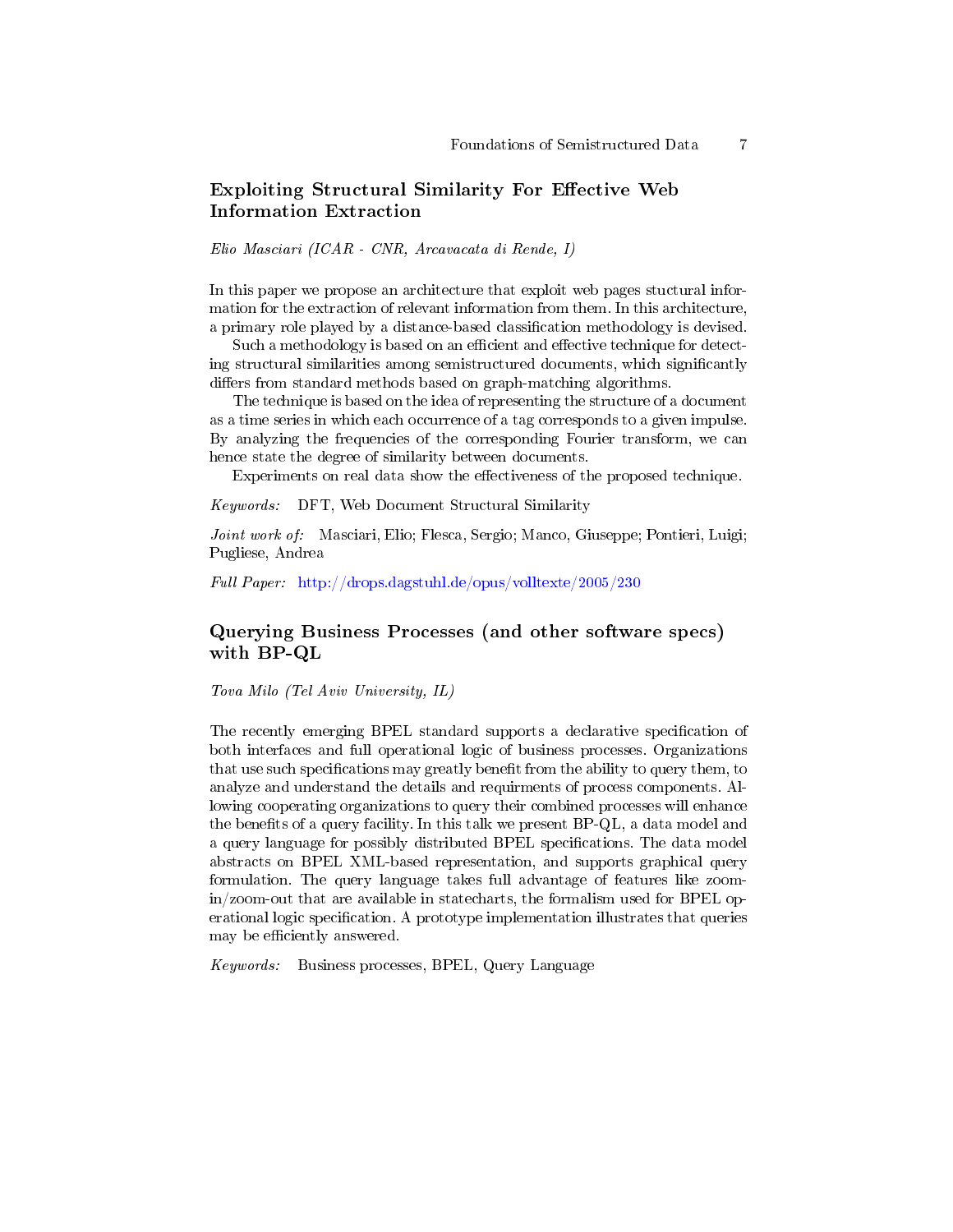#### Boosting first-order logic with data

Anca Muscholl (LIAFA - Université Paris VII, F)

In a data word each position carries a label from a finite alphabet and a data value from some infinite domain. It is shown that two-variable logic (with successor and order relation) on such strings is decidable. The complexity is as hard as Petri net reachability.

Joint work of: Muscholl, Anca; Bojanczyk, Mikolaj; David, Claire; Segoufin, Luc; Schwentick, Thomas

# N-ary Queries by Tree Automata

Joachim Niehren (INRIA Futurs, F)

Information extraction from semi-structured documents requires to find n-ary queries in trees that define appropriate sets of n-tuples of nodes. We propose new representation formalisms for n-ary queries by tree automata that we prove to capture MSO. We then investigate n-ary queries by unambiguous tree automata which are relevant for query induction in multi-slot information extraction.

We show that this representation formalism captures the class of n-ary queries that are finite unions of Cartesian closed queries, a property we prove decidable.

Keywords: Information extraction, semistructured documents, node selecting queries in trees

Joint work of: Niehren, Joachim; Planque, Laurent; Talbot, Jean-Marc; Tison, Sophie

Full Paper: <http://drops.dagstuhl.de/opus/volltexte/2005/226>

#### Forward XPath-like Queries Revisited

Dan-Alexandru Olteanu (Universität München, D)

This talk reports on rewriting XPath-like queries into forward equivalents, i.e., queries without reverse predicates, using the theory of term rewriting systems. We give three such systems and discuss their properties like soundness and completeness, and confluence.

We show then how the applications of these rewriting systems shed also light on query language properties like the expressivity of some of its fragments, the query minimization, or the complexity of query evaluation.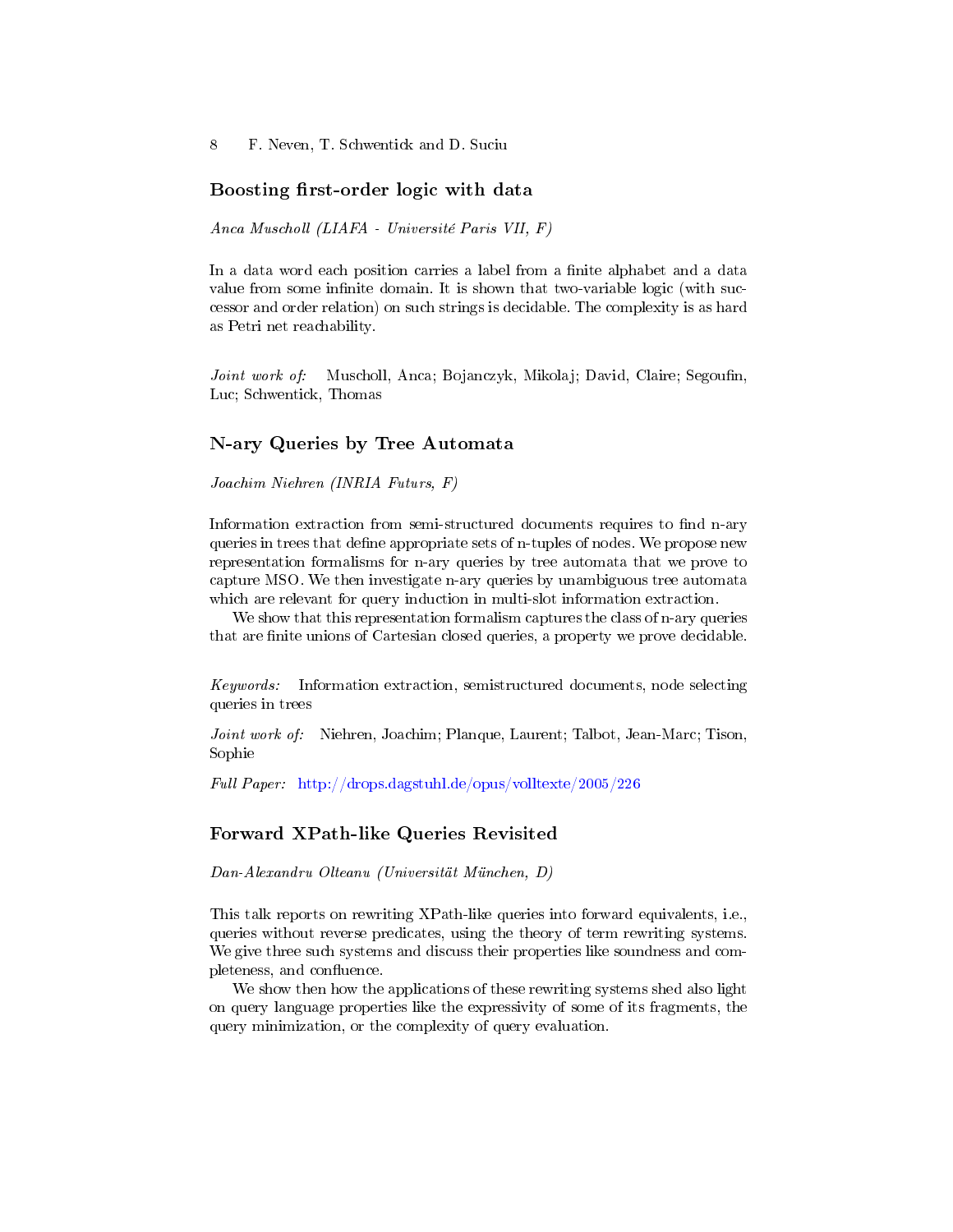# Schema-based Scheduling of Event Processors and Buffer Minimization for Queries on Structured Data Streams

Stefanie Scherzinger (TU Wien, A)

We introduce an extension of the XQuery language, FluX, that supports eventbased query processing and the conscious handling of main memory buffers.

Purely event-based queries of this language can be executed on streaming XML data in a very direct way. We then develop an algorithm that allows to efficiently rewrite  $XQ$ ueries into the event-based FluX language.

This algorithm uses order constraints from a DTD to schedule event handlers and to thus minimize the amount of buffering required for evaluating a query. We discuss the various technical aspects of query optimization and query evaluation within our framework. This is complemented with an experimental evaluation of our approach.

Joint work of: Koch, Christoph; Scherzinger, Stefanie; Schweikardt, Nicole; Stegmaier, Bernhard

See also: Christoph Koch, Stefanie Scherzinger, Nicole Schweikardt, Bernhard Stegmaier: Schema-based Scheduling of Event Processors and Buffer Minimization for Queries on Structured Data Streams. VLDB 2004

See also: Christoph Koch, Stefanie Scherzinger, Nicole Schweikardt, Bernhard Stegmaier: FluXQuery: An Optimizing XQuery Processor for Streaming XML Data. Demo at VLDB 2004

### Tight Lower Bounds for Query Processing on Streaming and External Memory Data

Nicole Schweikardt (HU Berlin, D)

We consider a scenario where we want to query a large dataset that is stored in external memory and does not fit into main memory. The most constrained resources in such a situation are the size of the main memory and the number of random accesses to external memory. We note that sequentially streaming data from external memory through main memory is much less prohibitive.

We propose an abstract model of this scenario in which we restrict the size of the main memory and the number of random accesses to external memory, but do not restrict sequential reads.

A distinguishing feature of our model is that it admits the usage of unlimited external memory for storing intermediate results, such as a hard disk or even several hard disks that can be accessed in parallel.

In the scenario with a single hard disk, one can use results from communication complexity to obtain lower bounds. For example, we prove a hierarchy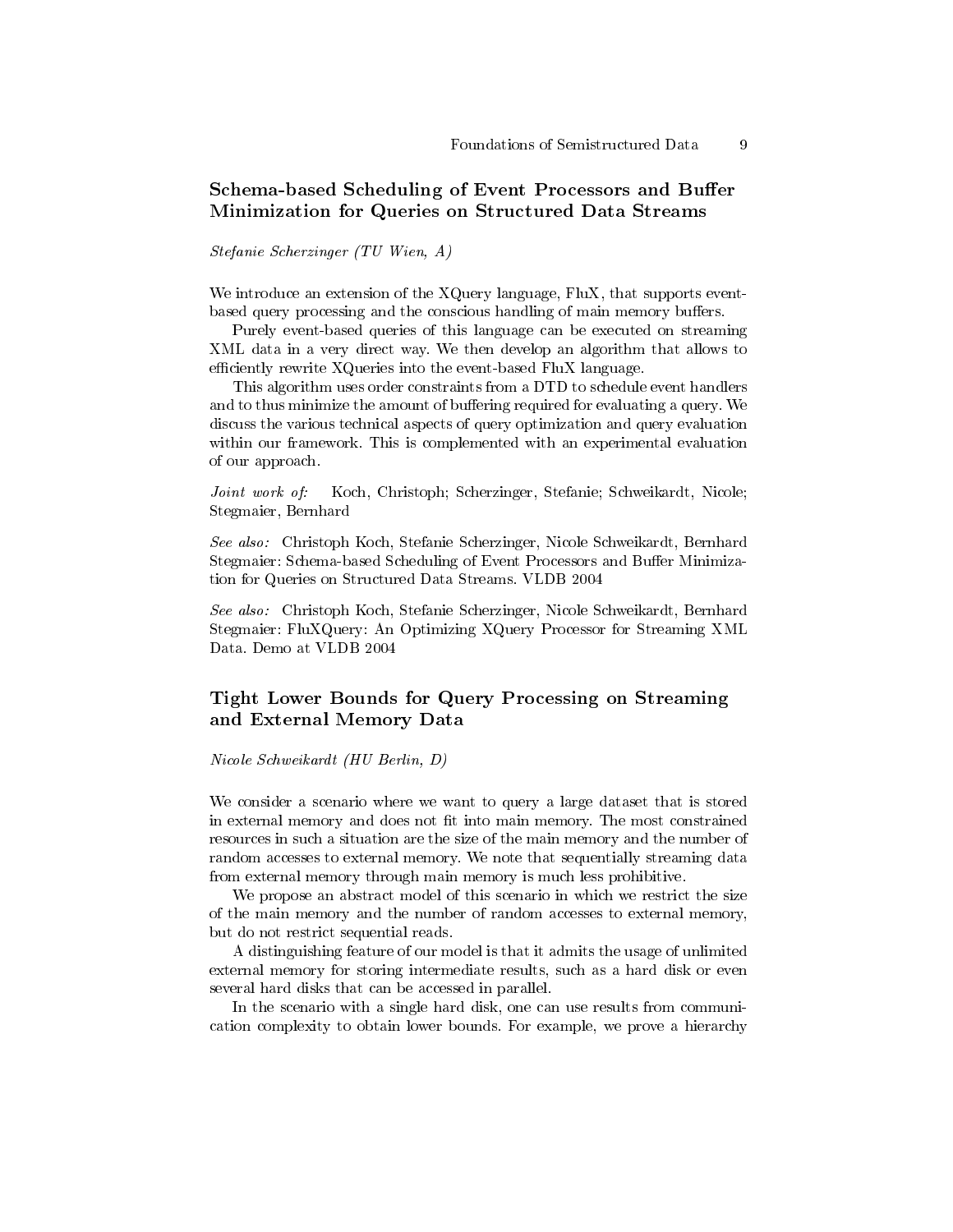based on the number of sequential scans of the hard disk, and we obtain tight lower bounds for processing XPath queries.

In the scenario where several hard disks can be accessed in parallel,communication complexity (apparently) does not help for proving lower bounds. To prove a lower bound for the sorting problem in this scenario, we simulate our model by a non-uniform computation model (so-called "list machines") for which we can establish the lower bounds by combinatorial means.

Keywords: Lower bounds, PXath processing, sorting problem, external memory data

Joint work of: Grohe, Martin; Koch, Christoph; Schweikardt, Nicole

#### Regular tree languages definable in FO

Luc Segoufin (INRIA Futurs - Orsay, F)

We consider regular languages of ranked labeled trees. We give an algebraic characterization of the regular languages over such trees that are definable in first-order logic in the language of labeled graphs. These languages are the analog on ranked trees of the "locally threshold testable" languages on strings. We show that this characterization yields a decision procedure for determining whether a regular collection of trees is first-order definable: the procedure is polynomial time in the minimal automaton presenting the regular language.

Joint work of: Segoufin, Luc; Benedikt, Michael

# Type-Checking XML Transformers with Macro Tree **Transducers**

Helmut Seidl (TU München, D)

MSO logic on unranked trees has been identified as a convenient theoretical framework for reasoning about expressiveness and implementations of practical XML query languages.

As a corresponding theoretical foundation of XML transformation languages,we propose here the language TL. Our proposal is based on the language DTL from (Maneth,Neven 1999)which incorporates full MSO pattern matching, arbitrary navigation in the input tree using also MSO patterns, and named procedures. The new language generalizes DTL by additionally allowing procedures to accumulate intermediate results in parameters. We prove that  $TL -$  and thus in particular DTL - despite their expressiveness still allow for effective inverse type inference. This result is obtained by means of a translation of TL programs into compositions of top-down finite state tree transductions with parameters, also called (stay) macro tree transducers.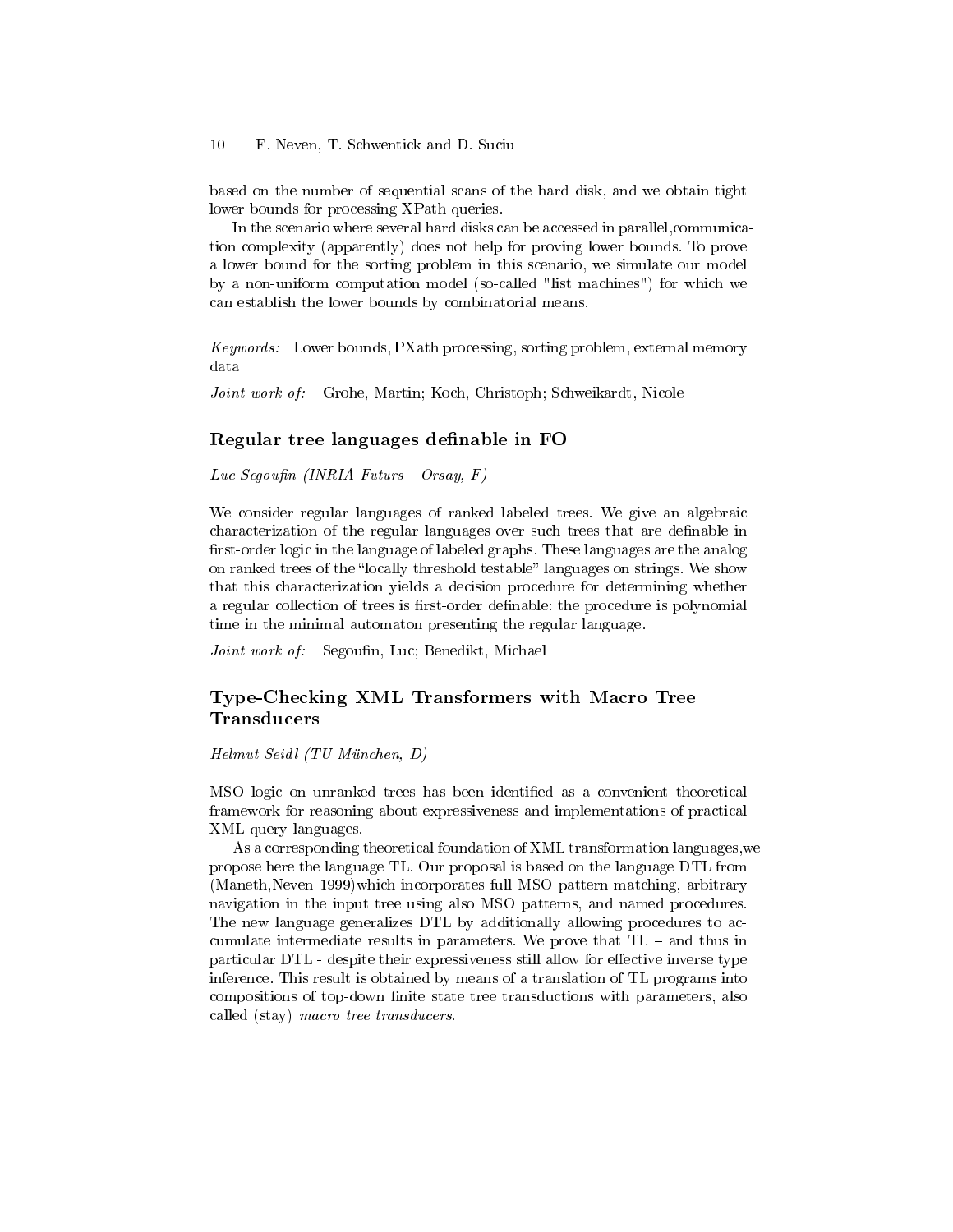Keywords: XML Transformations, Macro Tree Transducers, Type-Checking Joint work of: Seidl, Helmut; Berlea, Alex; Maneth, Sebastian; Perst, Thomas

#### What's next ?

Dan Suciu (University of Washington, USA)

The original goal of semistructured data in the mid 90's was to handle the imprecision in the structure of the data, as found in data integration and in some "new kinds of data".

It solved the problem by allowing more flexible structure, and it lead to a new paradigm with tremendous success in research and in industry. Today, however, we find a much richer variety of imprecise information in data management: misspellings, missing data values, measurement errors, multiple representations of the same object, imperfect alignment between schemas, constraint violations, etc. I will argue in this talk that a new query paradigm is possible to emerge, based on probabilistic databases, which can treat in a uniform way different kinds of imprecise information. The new paradigm is enabled by several convergent technologies, and is theoretically rooted in probabilities and logic. I will describe a wish list for a theory of probabilistic data management.

#### Automata on Unranked Trees: Restrictions and Extensions

Wolfgang Thomas (RWTH Aachen, D)

Two results are presented:

1) Over unranked tress, a model of deterministic top-down automaton is introduced, and the accepted tree languages are characterized by the property "path-closed", leading to an effective characterization of deterministically topdown recognizable regular tree languages.

2) The Parikh automata (introduced by Klaedtke and Ruess) are discussed as a tool to generalize the Presburger tree automata of Seidl, Schwentick and Muscholl. The non-emptiness problem for Parikh automata is treated in a still further generalized setting, where "semi-polynomial sets" are considered in place of semi-linear sets. As a partial result in this direction, it is shown that the intersection of a semi-polynomial set with a componentwise semi-linear set is again semi-polynomial (and can be tested for non-emptiness).

Keywords: Automata, unranked trees, parikh automata

Joint work of: Thomas, Wolfgang; Christau, Julien; Löding, Christof; Karianto, W.; Krieg, A.

Full Paper: <http://drops.dagstuhl.de/opus/volltexte/2005/228>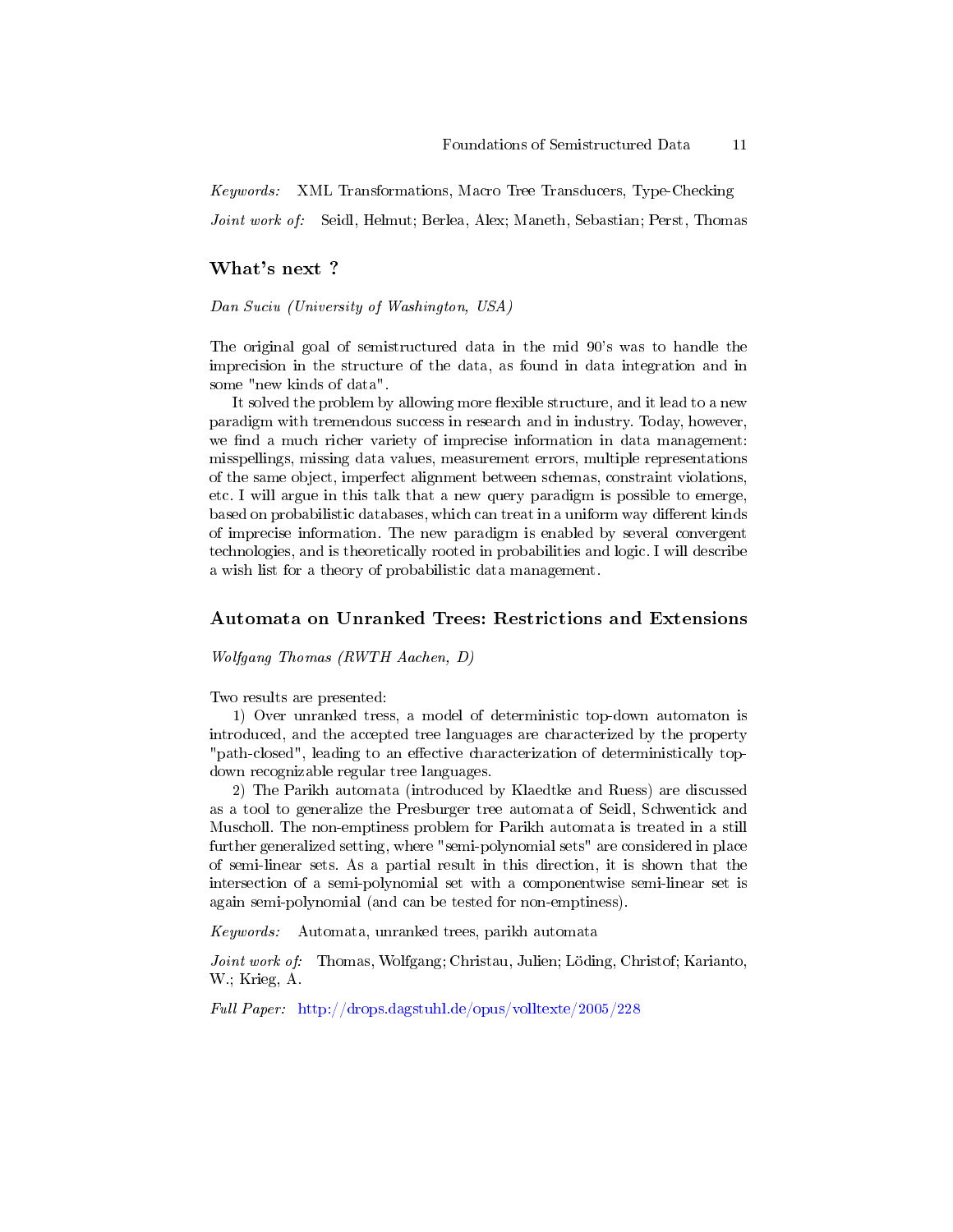#### Deciding Well-Definedness of XQuery Fragments

Stijn Vansummeren (University of Limburg, B)

Unlike in traditional query languages, expressions in XQuery can have an undefined meaning (i.e., these expressions produce a run-time error). It is hence natural to ask whether we can solve the well-definedness problem for XQuery: given an expression and an input type, check whether the semantics of the expression is defined for all inputs adhering to the input type. In this paper we investigate the well-definedness problem for non-recursive fragments of XQuery under a bounded-depth type system. We identify properties of base operations which can make the problem undecidable, and give conditions which are sufficient to ensure decidability.

 $Keywords:$  XQuery, well-definedness

### Expressive Power of XQuery Fragments

Roel Vercammen (University of Antwerp, B)

XQuery is known to be a powerful XML query language with many bells and whistles. From a researcher's point of view many of these features often unnecesarilly complicate the study of the language and its properties.

LiXQuery is a stripped-down version of XQuery with a concise and formal semantics that is consistent with the XQuery semantics. However, for many common queries we do not need all the expressive power of LiXQuery. We investigate the effect of omitting certain features of  $\text{LiXQuery}}$  on the expressive power of the language. We start from a base fragment that can express many commonly used features such as some built-in functions, arithmetic, boolean operators, node and value comparisons, path expressions, simple for-loops, XPath set operations, and universal and existential quantifaction. This base fragment can be extended by several optional features being count and sum aggregation functions, sequence generation, node construction, position information in for loops, and recursion. In this way we obtain 64 different XQuery fragments which can be divided into 17 different equivalence classes such that two fragments can express the same functions iff they are in the same equivalence class.

Keywords: XQuery, Expressive Power

Joint work of: Hidders, Jan; Marrara, Stefania; Paredaens, Jan; Vercammen, Roel